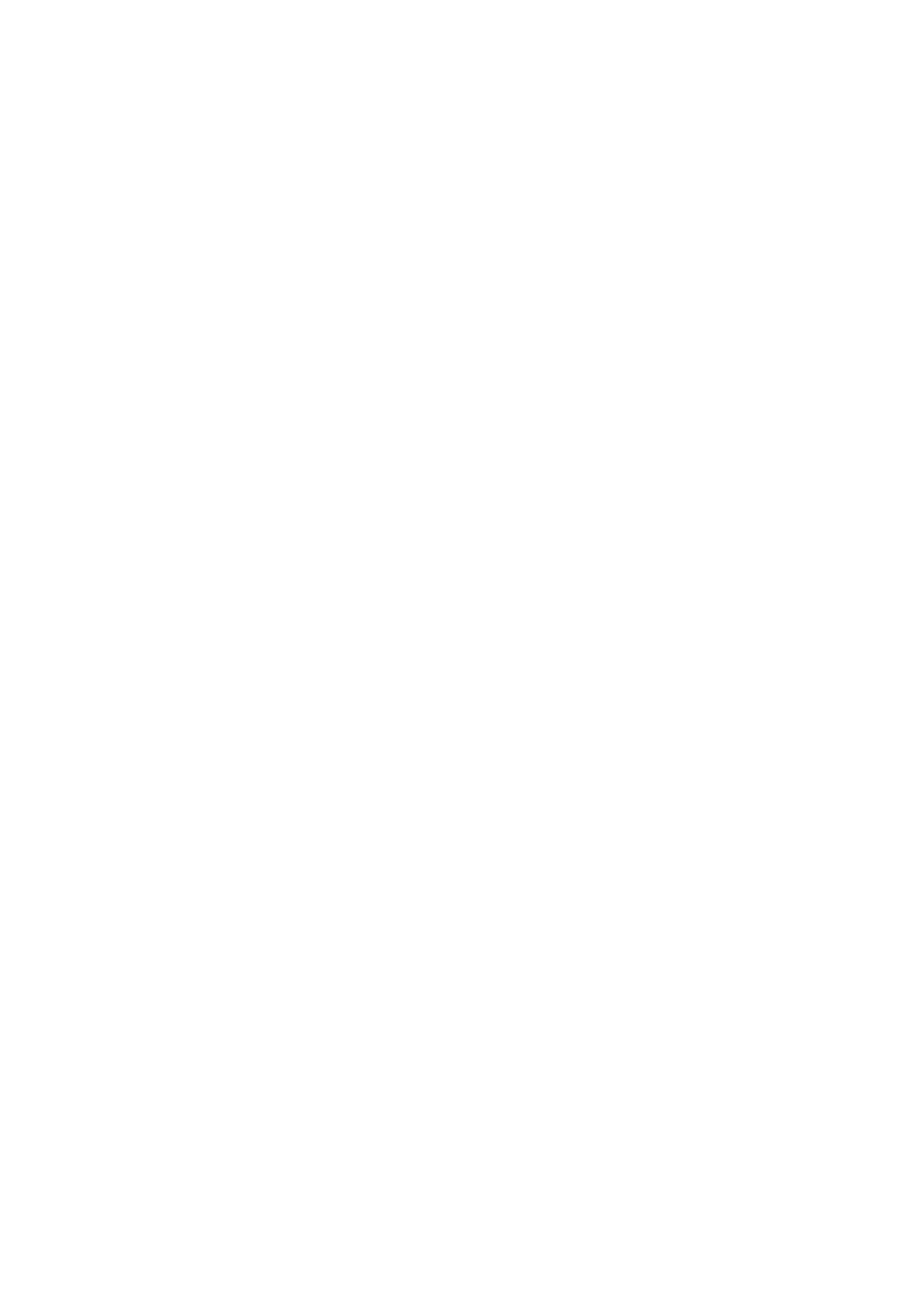*I certify that this public bill, which originated in the Legislative Assembly, has finally passed the Legislative Council and the Legislative Assembly of New South Wales.*

> *Clerk of the Legislative Assembly. Legislative Assembly, Sydney, , 2011*



New South Wales

# **Veterinary Practice Amendment (Interstate Veterinary Practitioners) Bill 2011**

Act No , 2011

An Act to amend the *Veterinary Practice Act 2003* to make provision for the recognition in New South Wales of veterinary practitioners registered in other States or Territories.

*I have examined this bill and find it to correspond in all respects with the bill as finally passed by both Houses.*

*Assistant Speaker of the Legislative Assembly.*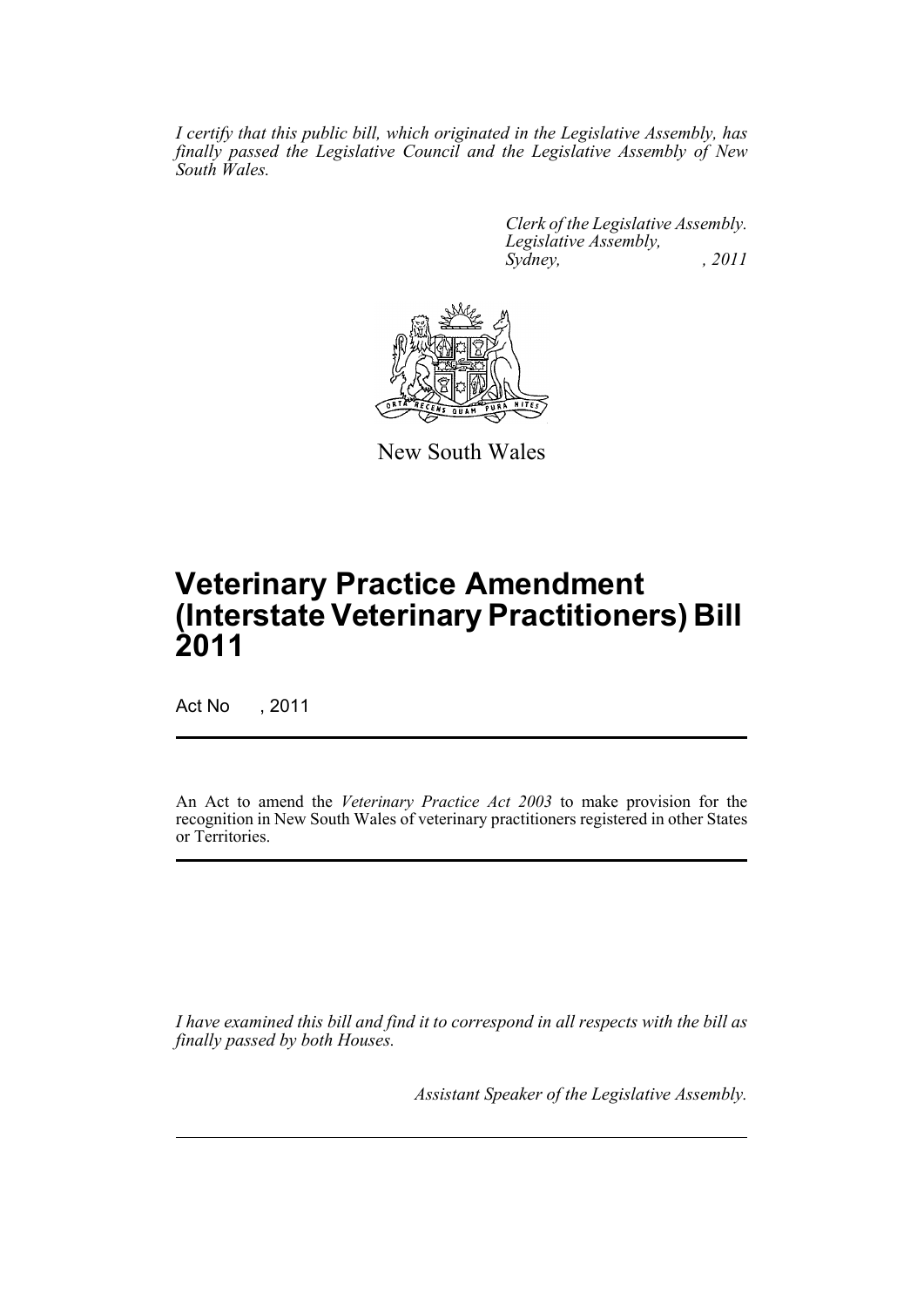# <span id="page-3-0"></span>**The Legislature of New South Wales enacts:**

# **1 Name of Act**

This Act is the *Veterinary Practice Amendment (Interstate Veterinary Practitioners) Act 2011*.

# <span id="page-3-1"></span>**2 Commencement**

This Act commences on the date of assent to this Act.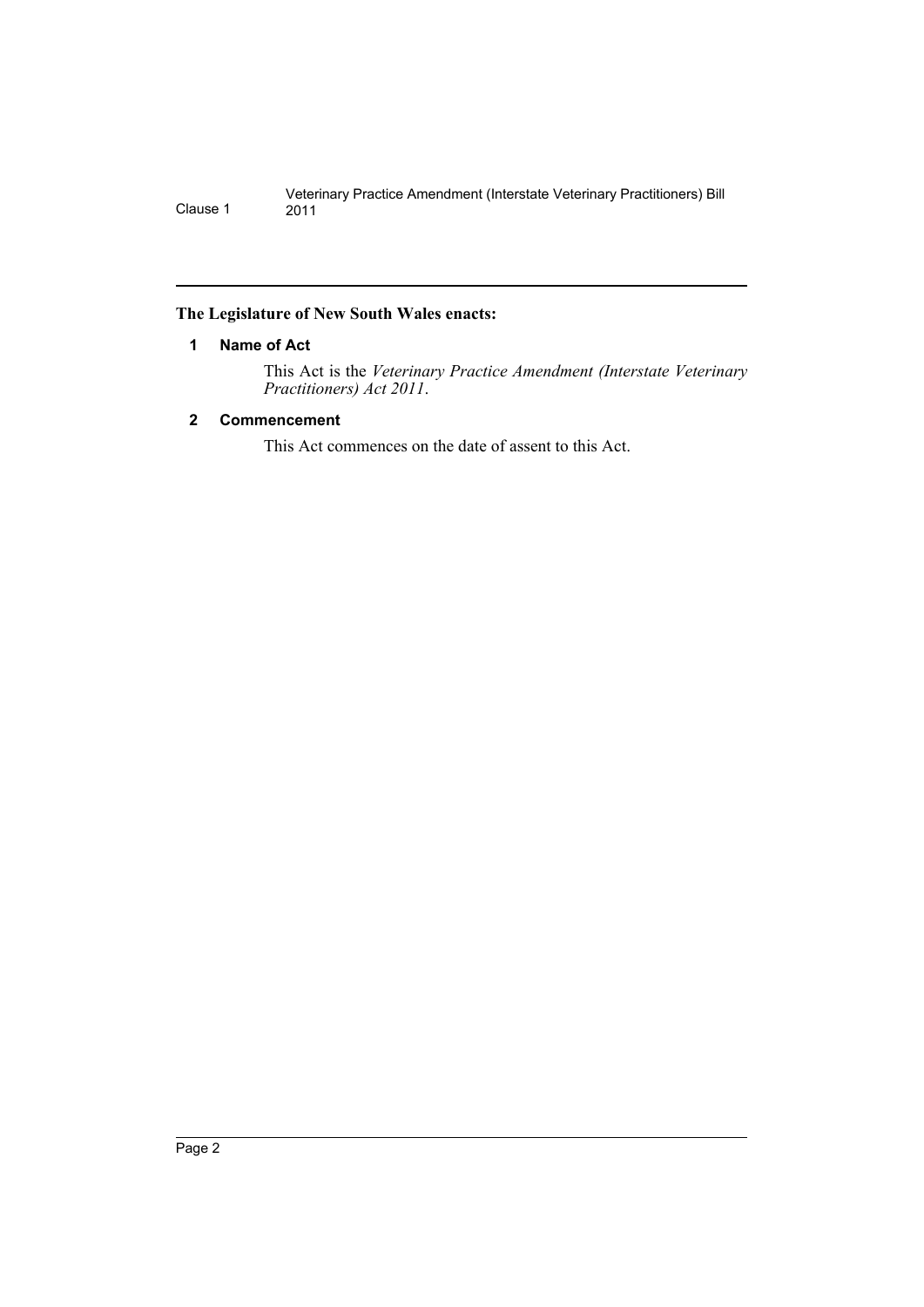Amendment of Veterinary Practice Act 2003 No 87 Schedule 1

# <span id="page-4-0"></span>**Schedule 1 Amendment of Veterinary Practice Act 2003 No 87**

#### **[1] Sections 18 (c) and 19 (3) (e)**

Insert "or another jurisdiction prescribed by the regulations" after "Territory" wherever occurring.

#### **[2] Part 4A**

Insert after Part 4:

# **Part 4A Recognition of interstate veterinary practitioners**

# **34A Definitions**

In this Part:

*another jurisdiction* means another State or a Territory or another jurisdiction prescribed by the regulations.

*deemed registration*—see section 34B (1).

*interstate registration authority* means a person or body having the function of the registration of persons as veterinary practitioners in another jurisdiction.

*person* means an individual.

#### **34B Recognition of veterinary practitioners registered in other jurisdictions**

- (1) A person who practises as a veterinary practitioner in New South Wales is taken to be registered as a veterinary practitioner under this Act (referred to in this Part as *deemed registration*) if:
	- (a) the person's principal place of residence is another jurisdiction, and
	- (b) the person is registered as a veterinary practitioner in that jurisdiction, and
	- (c) the person is not registered as a veterinary practitioner in New South Wales.
- (2) For the purposes of subsection (1), a person's principal place of residence includes any jurisdiction which was, within the last 3 months, the person's principal place of residence.
- (3) If a person has specialist registration in a branch of veterinary science (however described) in another jurisdiction, the person's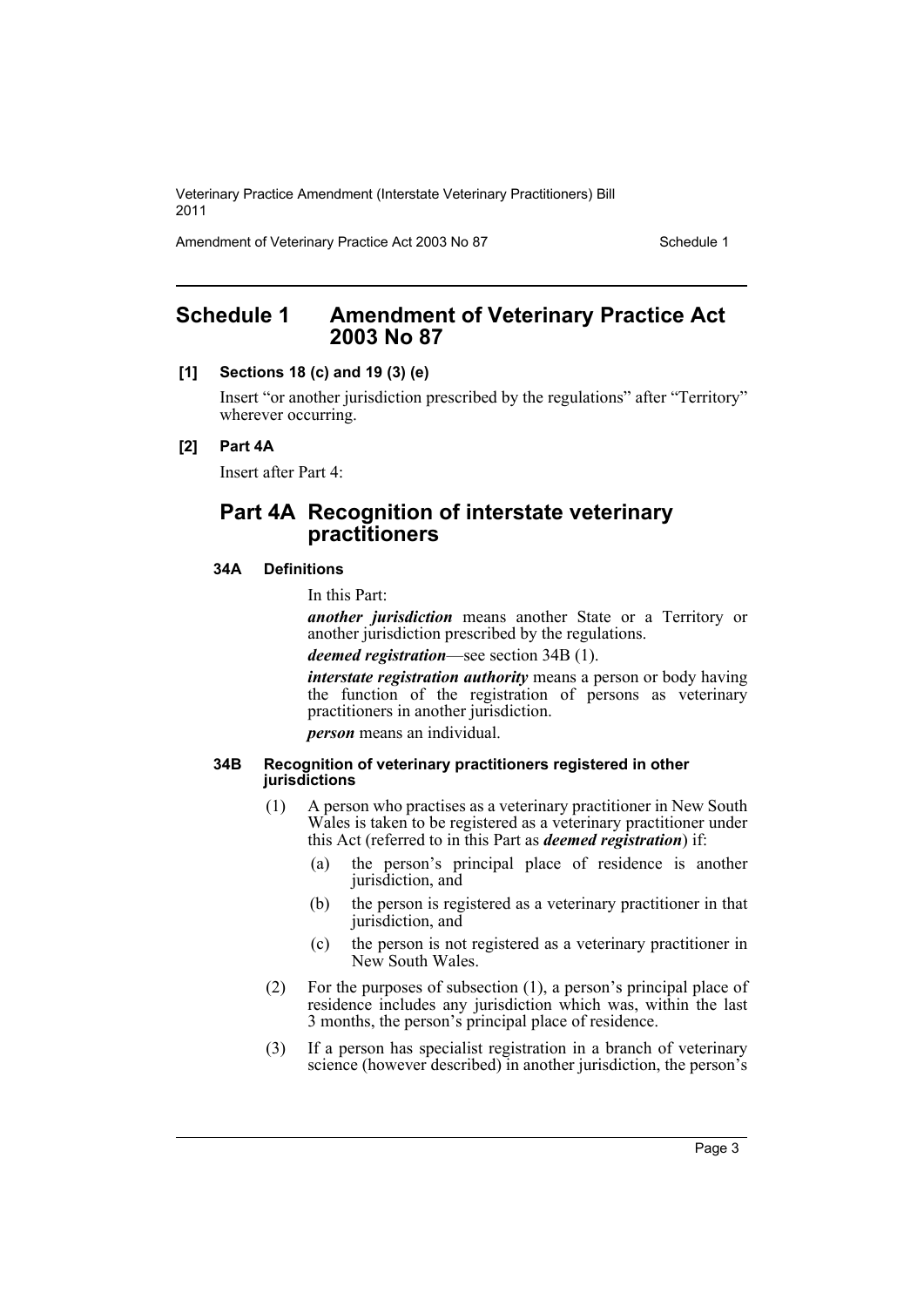Schedule 1 Amendment of Veterinary Practice Act 2003 No 87

deemed registration is taken to be specialist registration in that branch for the purposes of this Act.

(4) If a person's right to practise veterinary science in another jurisdiction is of a class prescribed by the regulations, the person's deemed registration is taken to be registration of the class prescribed by the regulations as the equivalent class of registration for the purposes of this Act.

#### **34C Application of Act to veterinary practitioners with deemed registration**

- (1) A person who has deemed registration is taken to be a veterinary practitioner for the purposes of this Act and the laws of this State. **Note.** Provisions in this Act relating to complaints and disciplinary action against veterinary practitioners apply to a person with deemed registration and extend to a person whose deemed registration has ceased or been suspended (see section 36).
- (2) However, Part 4 does not apply to a person who has deemed registration.
- (3) A reference in this Act to the suspension or cancellation of the registration of a veterinary practitioner is, in the case of a person with deemed registration, to be read as a reference to the suspension or cancellation of the person's deemed registration.

## **34D Conditions or limitations of deemed registration**

- (1) If a person's registration as a veterinary practitioner in another jurisdiction is subject to a condition or a limitation, the person's deemed registration in New South Wales is taken to be subject to the same condition or limitation.
- (2) The Board may:
	- (a) on application by the person, waive or vary a condition of a person's deemed registration if it thinks it is appropriate in the circumstances, or
	- (b) on its own initiative by notice in writing given to the person, vary or impose a condition on the person's deemed registration.
- (3) The Board may vary or impose a condition on a person's deemed registration under subsection (2) (b) only if it thinks it is necessary to ensure that the authority conferred by a person's deemed registration is substantially the same as the authority conferred by the person's registration in the other jurisdiction.
- (4) A person with deemed registration may apply to the Tribunal for a review of a decision by the Board under subsection (2).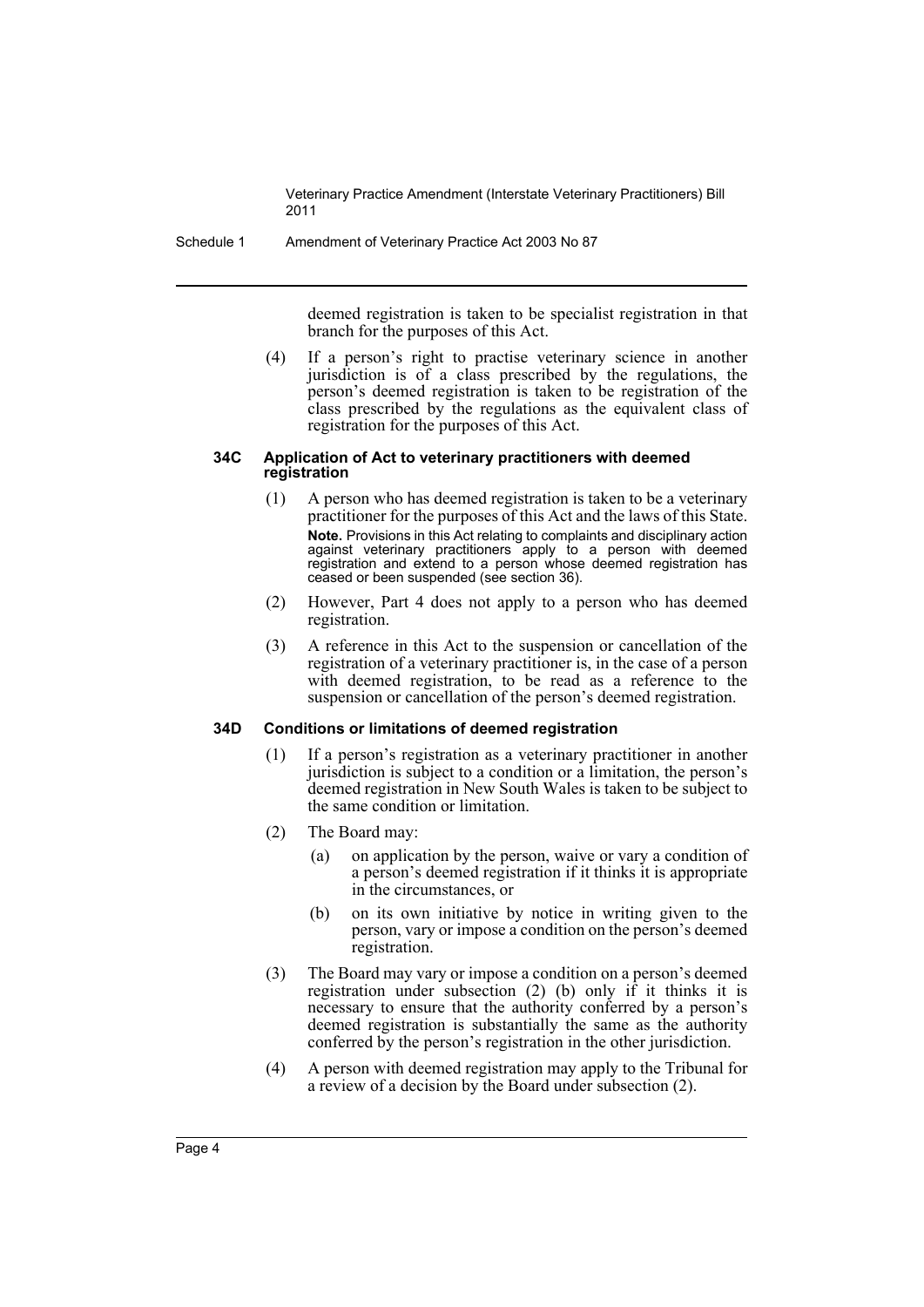Amendment of Veterinary Practice Act 2003 No 87 Schedule 1

#### **34E Suspension and cancellation of deemed registration**

If a person's registration as a veterinary practitioner in another jurisdiction (including deemed registration however described) is suspended or cancelled, the person's deemed registration in New South Wales may, without further investigation or hearing, be suspended or cancelled (as the case requires) on the grounds on which the registration in that other jurisdiction was suspended or cancelled.

#### **34F Arrangements between the Board and interstate registration authorities**

- (1) The Board may enter into an arrangement with interstate registration authorities for the purposes of establishing a national register of veterinary practitioners and for other purposes related to the recognition of veterinary practitioners registered in other jurisdictions.
- (2) Such an arrangement may, without limitation, involve the establishment of a national register of veterinary practitioners by the Australasian Veterinary Boards Council Inc.

## **[3] Section 51 Tribunal's powers when complaint proved**

Insert "or, in the case of a veterinary practitioner who has deemed registration under Part 4A, is not eligible for deemed registration" after "such registration" in section 51 (3).

## **[4] Part 5, Division 5**

Omit the Division.

## **[5] Part 5, Division 6, heading**

Omit the heading. Insert instead:

## **Division 6 Notification and publication of disciplinary action**

## **[6] Section 58A**

Insert after section 58:

#### **58A Notification of disciplinary action to interstate registration authorities**

(1) The Board must notify each interstate registration authority of any disciplinary action taken against a veterinary practitioner. **Note.** This extends to disciplinary action taken against a veterinary practitioner who has deemed registration under Part 4A.